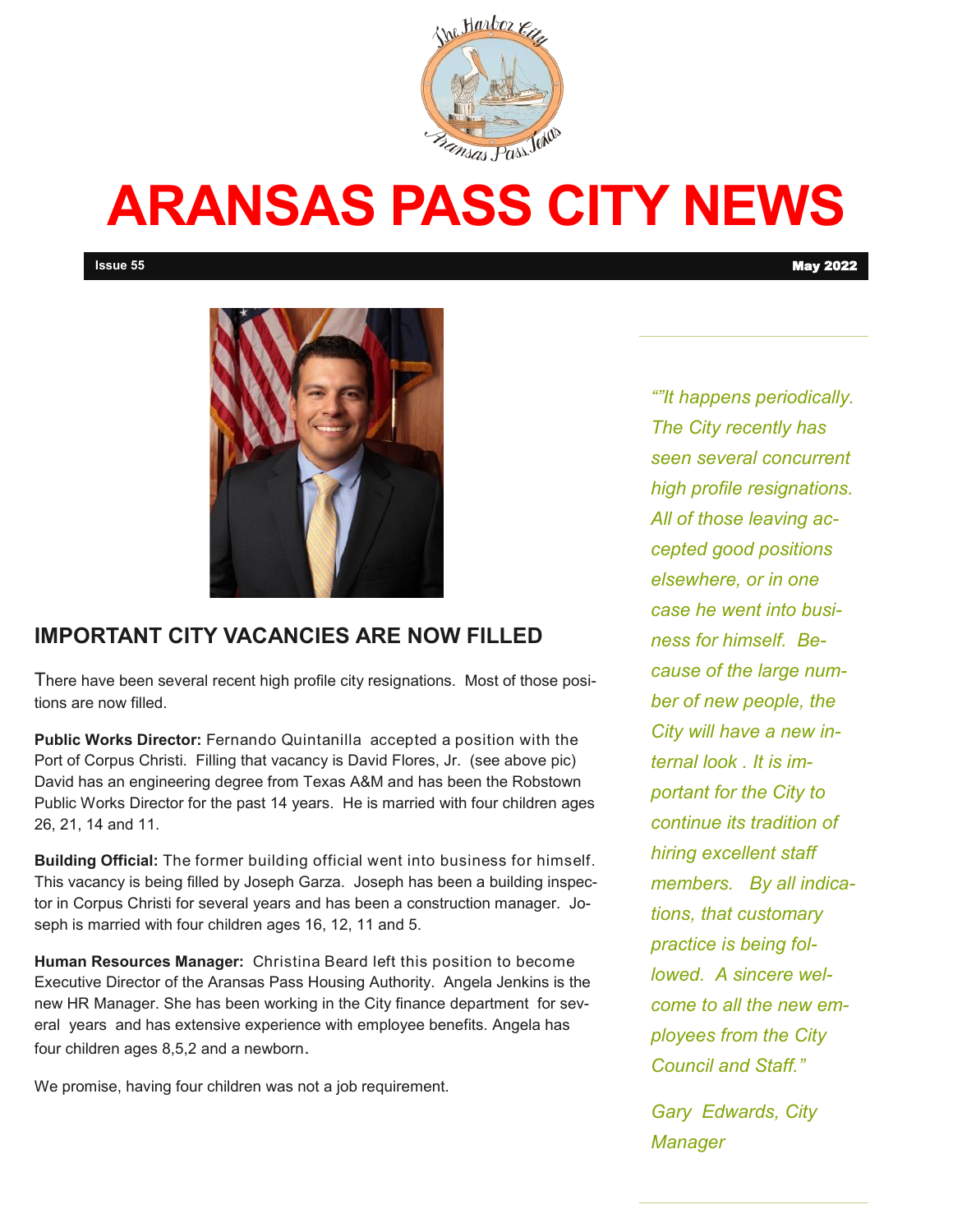

# **Budget Public Hearing**

A Budget Public Hearing is scheduled for May 16, 2022 at 5:30 PM at City Hall, 600 West Cleveland. The purpose of the meeting is to provide citizens an opportunity, at this early stage, to participate and to make their budgetary views known

This will be the first of two public hearings. The second and final budgetary hearing will be held on September 6th.

The City's budget process begins in April and concludes in September. One of the highlights is the Strategic Budget Planning Session. This year, the half-day session is set for June 17th. At this meeting, the Council hears the budget priorities from the department heads. The City Council then decides what their preferences are and the budget committee takes this information to Budget Committee Meetings where every line of the budget is scrutinized by the committee and the department heads. The budget is scheduled to be approved on September 12th.

# **Election Day Almost Is Here**

Election Day is Saturday May 7th. Voters can cast their ballots from 7 AM to 7 PM at the Aransas Pass Civic Center., 700 W. Wheeler. Early voting was between April 25th through May 2nd. During that time, approximately 182 Aransas Pass Citizens voted not including mail-in votes.

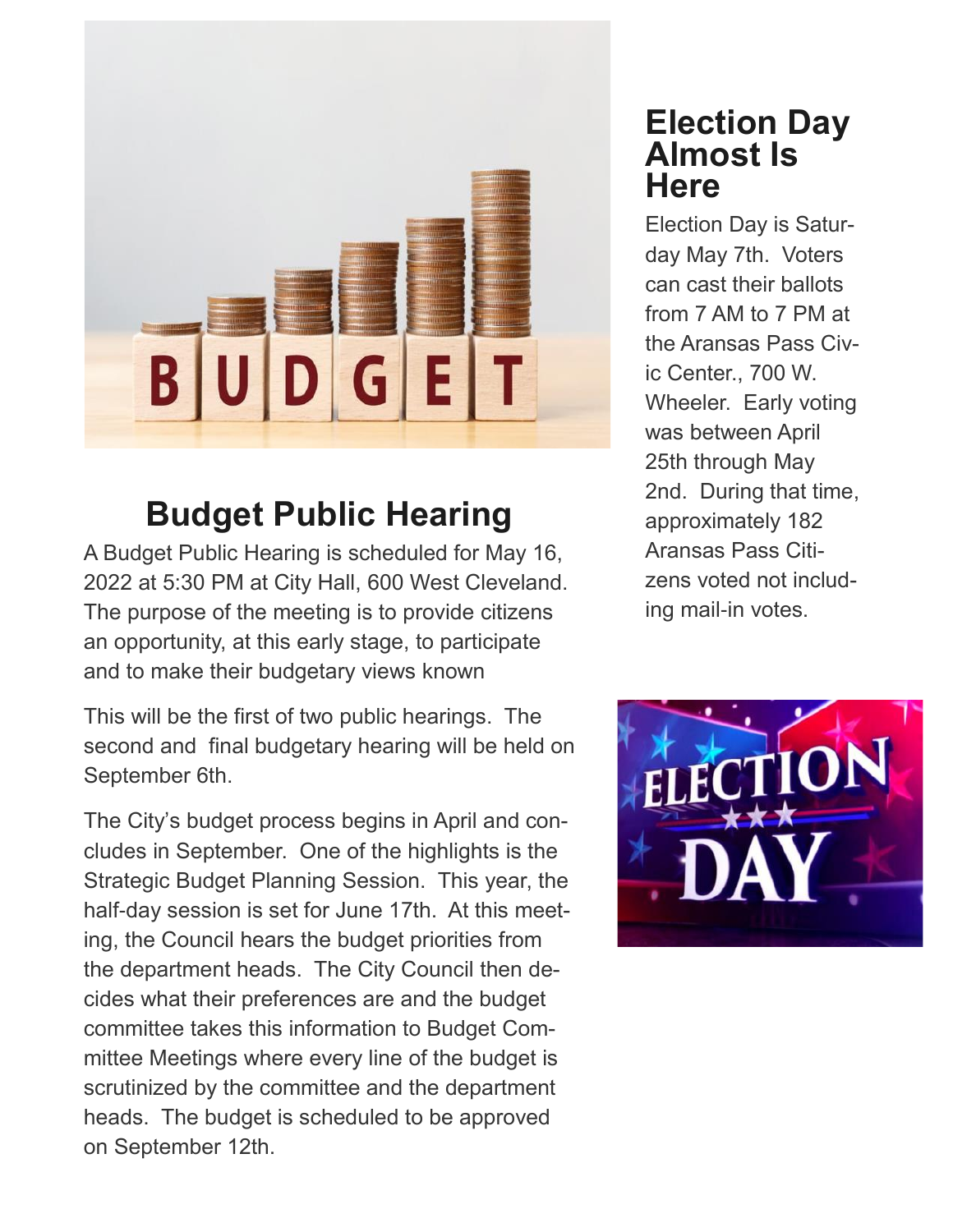

#### Carrie Scruggs, City of Aransas Pass Mayor Pro Tempore

Aransas Pass Mayor Pro Tem Carrie Scruggs was one of six community leaders featured in the February edition of the Corpus Christi publication "The Bend". (see above). Carrie was the only person from Aransas Pass. The others were from Corpus Christi, Portland and Rockport.

#### **CONTACT US**

Aransas Pass City News is published by the City of Aransas Pass, Tx. Call 361-758-5301 if you wish to subscribe or unsubscribe.

#### **YOUR CITY COUNCIL**

**Mayor Ram Gomez**

**Place 1—Carrie Scruggs, Mayor Pro Tem**

**Place 2– Jason Knight**

**Place 3 - Jan Moore**

**Place 4—Vickie Abrego**



## **Earth Day Observance Successful**

The First Earth Day event at the Aransas Pass Aquatic Center was hugely successful. (see photos above and below) The event was held on April 22nd and over 200 residents attended.. The new coastal wildlife murals sponsored by Union Pacific were unveiled. (see back page for photo). The event was conceived and directed by Community Enrichment Director, Kaylynn Paxson.